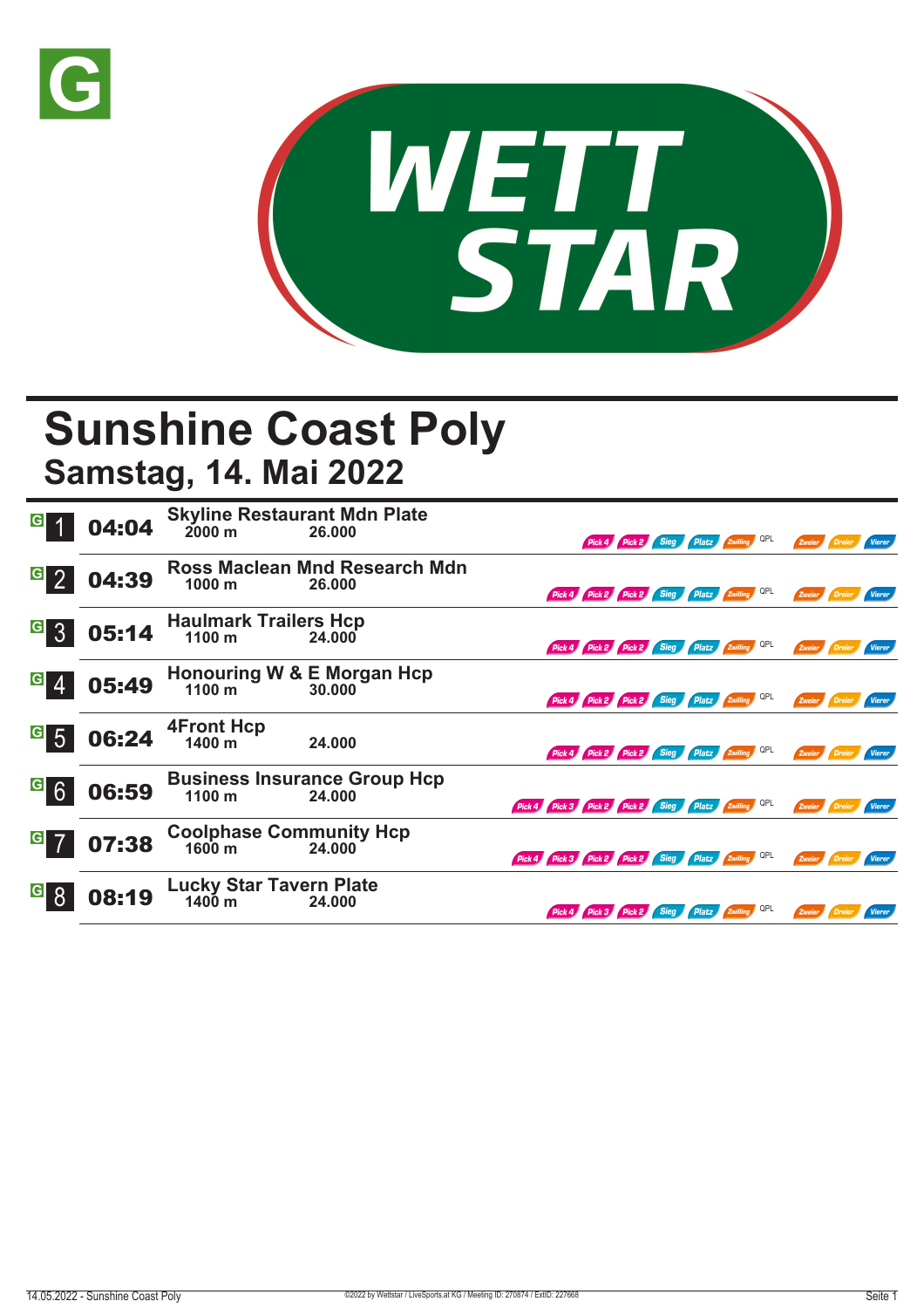| 14.05.2022 - Sunshine Coast Poly                                                                                                                                                                                                                                                                                 |                                                                                                                                                                                                                                                                                                                                                                     |                                                                                                                                                                                  |                                                                                                                                                                                                    | Rennen #7                                                                                                                                                                                                                                                 |                                                                                                                                                                                              |                                                                                                                                                                                                                                                                                                   |                                                                                                                                                                                                           |                                                                                                                                                                                                                                                                                                         | Seite 2                                                                                                                                                              |
|------------------------------------------------------------------------------------------------------------------------------------------------------------------------------------------------------------------------------------------------------------------------------------------------------------------|---------------------------------------------------------------------------------------------------------------------------------------------------------------------------------------------------------------------------------------------------------------------------------------------------------------------------------------------------------------------|----------------------------------------------------------------------------------------------------------------------------------------------------------------------------------|----------------------------------------------------------------------------------------------------------------------------------------------------------------------------------------------------|-----------------------------------------------------------------------------------------------------------------------------------------------------------------------------------------------------------------------------------------------------------|----------------------------------------------------------------------------------------------------------------------------------------------------------------------------------------------|---------------------------------------------------------------------------------------------------------------------------------------------------------------------------------------------------------------------------------------------------------------------------------------------------|-----------------------------------------------------------------------------------------------------------------------------------------------------------------------------------------------------------|---------------------------------------------------------------------------------------------------------------------------------------------------------------------------------------------------------------------------------------------------------------------------------------------------------|----------------------------------------------------------------------------------------------------------------------------------------------------------------------|
| <b>WANN STARTET IHR PFERD</b>                                                                                                                                                                                                                                                                                    |                                                                                                                                                                                                                                                                                                                                                                     |                                                                                                                                                                                  |                                                                                                                                                                                                    |                                                                                                                                                                                                                                                           |                                                                                                                                                                                              |                                                                                                                                                                                                                                                                                                   |                                                                                                                                                                                                           |                                                                                                                                                                                                                                                                                                         |                                                                                                                                                                      |
| A Cheeky Gift<br>Aiolos<br>Aliraaj<br>Angels Share<br>April In Augusta<br><b>Artie Pantz</b><br><b>Bartalumba</b><br>Beach Lap<br>Beau Ideal<br><b>Beitsoo</b><br><b>Bengal Bandit</b><br><b>Blinding Light</b><br>Boardie<br><b>Bold Style</b><br>Bonnie Ev<br>Brazen Gem<br><b>Bruja</b><br><b>Bullet Hero</b> | $\overline{2}$<br>Capodanno<br>$\overline{7}$<br>Carrefour<br>$\overline{7}$<br>Chevy Nova<br>5<br>$\overline{\mathbf{c}}$<br>Desert Man<br>$\overline{2}$<br>$\overline{7}$<br>3<br>Emaleah<br>6<br><b>Fast Thinker</b><br>$\overline{2}$<br>5<br>First Son<br>3<br>$\overline{\mathbf{c}}$<br>6<br>3<br>Game Name<br>6<br>4<br>Hangin' High<br><b>Happy Candy</b> | Chief Command<br>Diamond Beans<br>Duchess Rothesay<br><b>Field Regiment</b><br>Freddie Fox Trot<br>Freddy Barbarossa<br>Friend Of God<br>Game Set Match                          | $\overline{7}$<br>$\mathbf{1}$<br>5<br>$\overline{7}$<br>6<br>$\overline{7}$<br>4<br>$\overline{7}$<br>5<br>8<br>8<br>6<br>$\overline{2}$<br>$\overline{7}$<br>8<br>$\mathbf{1}$<br>$\overline{7}$ | Hard Reyva<br>Heat<br>Hedonie<br>Heimberg<br>Hello Handsome<br>Helsun<br>He's All Mingo<br>I Am A Hit<br>Inordinate Opinion<br>Irina<br>Is That You Ethel<br>Jain<br>Just Gets Better<br>Kercharmer<br>Lady Tulessa<br>Lipeansass<br>Loch Lomond<br>Lucap | 4,8<br>8<br>3<br>8<br>8<br>5<br>4<br>8<br>3<br>3<br>1<br>2<br>2<br>$\overline{7}$<br>3<br>8<br>8<br>3                                                                                        | Lucky Exchange<br>Majorelle<br>Marnie's Star<br>Maximum Output<br>Memoire Parfait<br>Modele<br>Muiron<br>Nic Me Some<br>Nine Carats<br>Nishikori<br>No Retreat<br>Nopain<br>One 'N' Only<br><b>Pratten Park</b><br><b>Princess Sparkles</b><br>Prometheus<br>Queen's Secret<br>Ready For Anything | 8<br>$\overline{2}$<br>$\mathbf{1}$<br>4<br>1<br>$\overline{2}$<br>6<br>8<br>2<br>5<br>$\overline{2}$<br>$\overline{7}$<br>$\overline{2}$<br>$\overline{7}$<br>5<br>6<br>$\overline{2}$<br>$\overline{4}$ | Ready For Better<br>Roman Heir<br>Sailing<br>San Pierre<br>Scenic Rim<br>Sea Crossing<br>See It Thru<br>Senshi Spirit<br>Spiral Architect<br><b>Tequila Shots</b><br>That's A Miracle<br>Togz<br>Top Boy<br>Two Smokin Barrels<br><b>Ultimate Power</b><br>Unlikelyoccurrence<br>War Too All<br>Weneiri | 4<br>8<br>8<br>5<br>$\overline{1}$<br>7<br>6<br>3<br>1<br>$\overline{c}$<br>$\overline{4}$<br>3<br>$\overline{7}$<br>5<br>$\overline{7}$<br>3<br>$\overline{2}$<br>4 |
| <b>WANN STARTET IHR JOCKEY / FAHRER</b><br>Angela Jones<br>Chris Taylor<br>Jasmine Cornish<br>Justin Huxtable<br>M Potgieter<br>Michael Hellyer<br>Sheriden Tomlinson<br><b>Wendy Peel</b>                                                                                                                       | 1.2.3.6.7.8<br>2,3,4,6,8<br>8<br>$\overline{2}$<br>2,7,8<br>7<br>1,2,3,4,5,6,7,8<br>3,5,8<br>1,4                                                                                                                                                                                                                                                                    |                                                                                                                                                                                  | Adam Sewell<br>Beau Appo<br><b>Corey Bayliss</b><br>Jason Taylor<br>Kenji Yoshida<br>M Powell<br>Ryan Wiggins<br>Stephanie Thornton<br>Zac Lloyd                                                   |                                                                                                                                                                                                                                                           | 4<br>2<br>$\overline{2}$<br>5,7<br>5,7<br>8<br>1,2,3,4,5,6,8<br>1,2,4,7<br>1,2,3,4,5,6,7                                                                                                     | Alannah Fancourt<br><b>Brodie Lov</b><br>Georgina Cartwright<br>Jordan Grob<br>Luke Dittman<br>M Shimodaira<br>S Cormack<br>T See                                                                                                                                                                 |                                                                                                                                                                                                           | 4<br>1,2,4,5,7,8<br>3.6<br>8<br>1,2,3,6,7,8<br>3<br>1,2,3,5,7<br>3.5,6,7,8                                                                                                                                                                                                                              |                                                                                                                                                                      |
| <b>WANN STARTET IHR TRAINER</b>                                                                                                                                                                                                                                                                                  |                                                                                                                                                                                                                                                                                                                                                                     |                                                                                                                                                                                  |                                                                                                                                                                                                    |                                                                                                                                                                                                                                                           |                                                                                                                                                                                              |                                                                                                                                                                                                                                                                                                   |                                                                                                                                                                                                           |                                                                                                                                                                                                                                                                                                         |                                                                                                                                                                      |
| A J & T Edmonds<br>Andrew Williamson<br><b>Ben Ahrens</b><br><b>Damien Batters</b><br>Diane G Murphy<br>Glenn Thornton<br>Kelly Schweida<br>L D Kelly<br>Marcus Wilson<br>Maryann Brosnan<br>Pat Duff                                                                                                            | 2,4<br>3<br>1,2,5<br>3<br>1,7,8<br>$\overline{7}$<br>2,3,6,8<br>5,6,7,8<br>1,5,7,8<br>8<br>4                                                                                                                                                                                                                                                                        | Adam Campton<br>Angela Plumb<br>Chris Anderson<br>Darren Hyde<br>Eric Hayes<br>John Smerdon<br>Kevin Kemp<br>Lauren Abbott<br>Mario Caltabiano<br>Matt Kropp<br>Robert Heathcote |                                                                                                                                                                                                    | 8<br>3.5.8<br>2,4<br>6<br>$\overline{7}$<br>1.7<br>5<br>5<br>$\overline{2}$<br>7<br>4                                                                                                                                                                     | Allan Chau<br>Annabel Neasham<br>D A Mccolm<br>David Joice<br><b>Garnett Taylor</b><br>John Wallace<br>Kieran Kirwin<br>Lawrie Mayfield-Smith<br>Mark Palmer<br>Matthew Dunn<br>S Strazzieri | 3<br>1.6.7<br>8<br>3<br>1,6,8<br>2,3<br>$\overline{7}$<br>$\overline{2}$<br>$\overline{2}$<br>4,5,7<br>4                                                                                                                                                                                          | <b>Andrew Pilling</b><br>D F Markey<br>David Scanes<br>Gary Duncan<br>Kacy Fogden<br>Kris Lees<br>M T Eggleston<br>Mark Renehan<br>Melissa Taylor<br><b>Scott Morrisey</b>                                | Barry Lockwood                                                                                                                                                                                                                                                                                          | 3<br>$6\phantom{1}6$<br>5<br>$\overline{7}$<br>4<br>$\overline{\mathbf{c}}$<br>8<br>$\sqrt{3}$<br>$\overline{7}$<br>$\overline{2}$<br>1.3                            |

**Stephen Lee 3,6,7,8 Stuart Kendrick 2,4,8 Tony & Maddysen Sears 6 Tracy Timbery 8**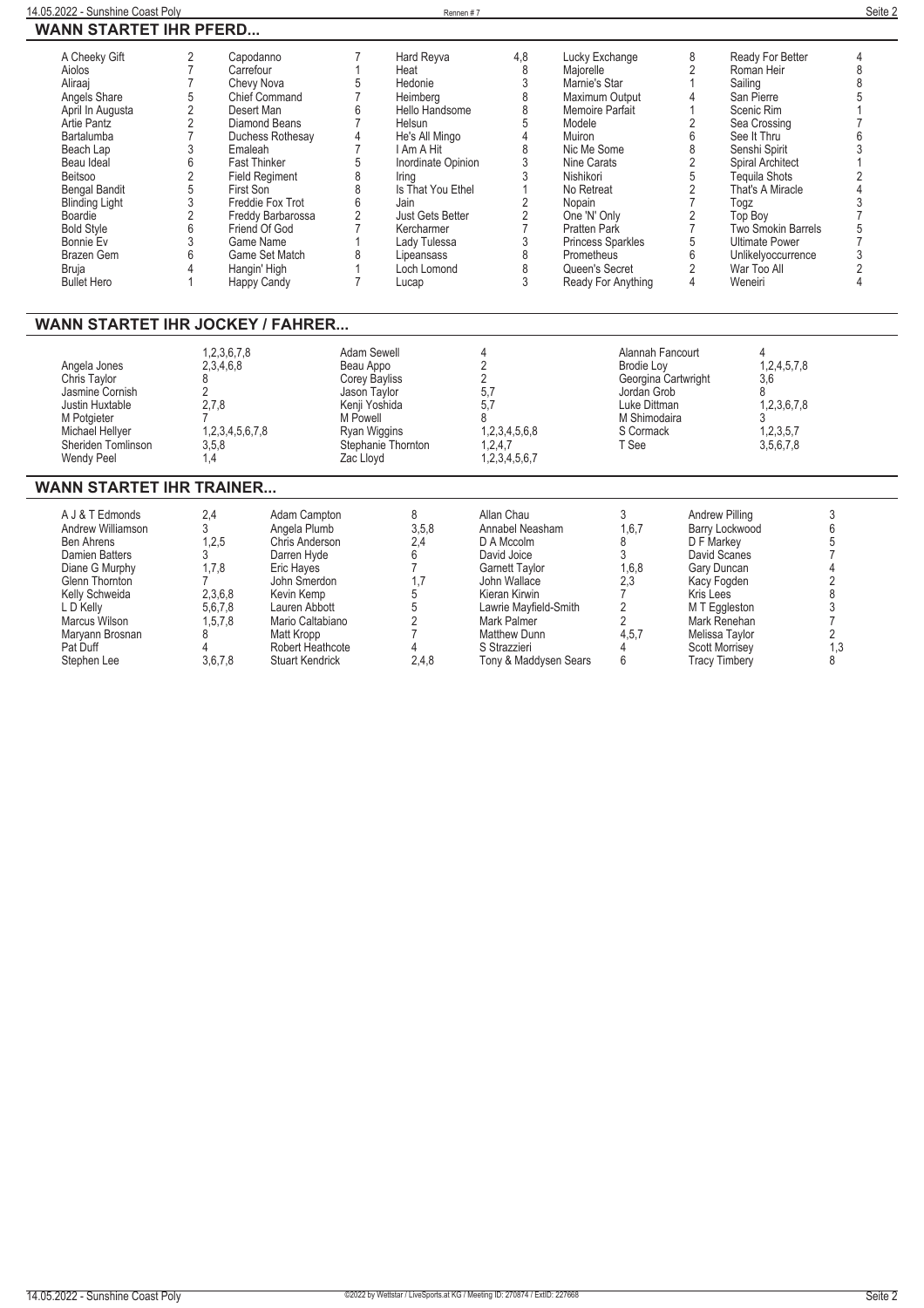|                         | 14.05.2022 - Sunshine Coast Poly                                                | Rennen#1                                                  | Seite 3 |
|-------------------------|---------------------------------------------------------------------------------|-----------------------------------------------------------|---------|
| $\overline{\mathsf{G}}$ | 2000 m<br>26.000                                                                | <b>Skyline Restaurant Mdn Plate</b><br>Rennpreis: 26.000  |         |
| 04:04                   |                                                                                 |                                                           |         |
| 2000                    | QPL<br><b>Sieg</b><br><b>Platz</b><br>Zwilling                                  | Pick 2 Pick 4<br><b>Vierer</b><br><b>Dreier</b><br>Zweier |         |
| 1                       | <b>Bullet Hero</b><br>4j. b W (Vancouver (Aus) - Francophile (Aus))             |                                                           |         |
| 57.50                   | Trainer: Marcus Wilson                                                          |                                                           |         |
|                         | W                                                                               |                                                           |         |
| Box: 3<br>ML: 1,0       | <b>Michael Hellyer</b><br>Hangin' High                                          |                                                           |         |
| $\overline{\mathbf{2}}$ | 4j. b W (Spill The Beans (Aus) - Put The Rope<br>Trainer: Garnett Taylor<br>đÔ, |                                                           |         |
| 57.50                   |                                                                                 |                                                           |         |
| Box: 5<br>ML: 1,0       | <b>Ryan Wiggins</b>                                                             |                                                           |         |
| 3                       | <b>Scenic Rim</b><br>4j. b W (Scissor Kick (Aus) - Any Wonder (Aus              |                                                           |         |
| 57.50                   | Trainer: Diane G Murphy                                                         |                                                           |         |
| Box: 7<br>ML: 1,0       |                                                                                 |                                                           |         |
|                         | <b>Game Name</b>                                                                |                                                           |         |
| 4                       | 3j. b/br W (Nom Du Jeu (Nz) - Summer Rose (<br>Trainer: Ben Ahrens              |                                                           |         |
| 57.00                   |                                                                                 |                                                           |         |
| Box: 6<br>ML: 1,0       | <b>Luke Dittman</b>                                                             |                                                           |         |
| 5                       | <b>Memoire Parfait</b><br>3j. b W (Tavistock (Nz) - Bagalollies (Aus))          |                                                           |         |
| 57.00                   | Trainer: Annabel Neasham<br>$\hat{z}$                                           |                                                           |         |
| Box: 4<br>ML: 1,0       | <b>Stephanie Thornton</b>                                                       |                                                           |         |
| 6                       | <b>Spiral Architect</b><br>3j. gr W (Dark Angel (Ire) - Witnessed (Gb))         |                                                           |         |
| 57.00                   | Trainer: Annabel Neasham                                                        |                                                           |         |
| Box: 2<br>ML: 1,0       | <b>Brodie Loy</b>                                                               |                                                           |         |
| 7                       | <b>Carrefour</b>                                                                |                                                           |         |
| I                       | 4j. b S (Choisir (Aus) - Mayaguana (Aus))<br>Trainer: John Smerdon<br>S.        |                                                           |         |
| 55.50                   |                                                                                 |                                                           |         |
| Box: 8<br>ML: 1,0       | S Cormack                                                                       |                                                           |         |
| 8                       | <b>Is That You Ethel</b><br>3j. b S (Odyssey Moon (Aus) - Red Illusion (Au      |                                                           |         |
| 55.00                   | Trainer: Scott Morrisey                                                         |                                                           |         |
| Box: 1<br>ML: 1,0       | <b>Wendy Peel</b>                                                               |                                                           |         |
| 9                       | <b>Marnie's Star</b>                                                            |                                                           |         |
| 55.00                   | 3j. br/bl S (Domesday (Aus) - Marlene Adele (<br>Trainer: Scott Morrisey        |                                                           |         |
|                         | f.                                                                              |                                                           |         |
| Box: 9<br>ML: 1,0       | Zac Lloyd<br>Ergebnis:<br>Quoten:                                               |                                                           |         |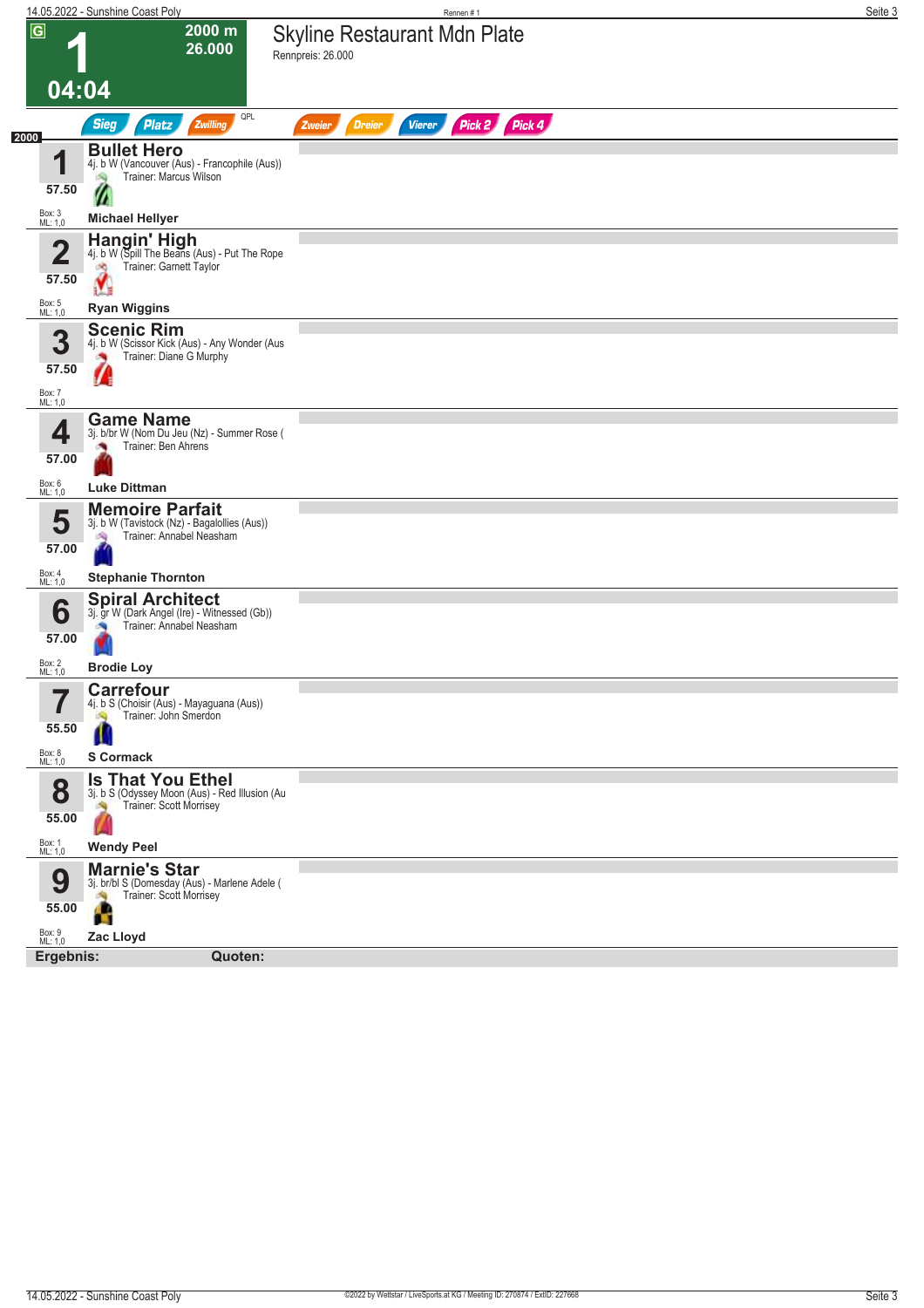|                    | 14.05.2022 - Sunshine Coast Poly                                                                                                                            | Rennen #2                                                        | Seite 4 |
|--------------------|-------------------------------------------------------------------------------------------------------------------------------------------------------------|------------------------------------------------------------------|---------|
| $\overline{G}$     | 1000 m<br>26.000<br>04:39                                                                                                                                   | Ross Maclean Mnd Research Mdn<br>Rennpreis: 26.000               |         |
|                    | QPL                                                                                                                                                         |                                                                  |         |
| 1000               | <b>Sieg</b><br><b>Platz</b><br>Zwilling                                                                                                                     | Pick 2 Pick 2 Pick 4<br><b>Dreier</b><br><b>Vierer</b><br>Zweier |         |
| И                  | <b>Boardie</b><br>2j. gr W (Spill The Beans (Aus) - Silvakini (Aus<br>Trainer: John Wallace<br>58.00                                                        |                                                                  |         |
| Box: 8<br>ML: 1,0  | <b>Jasmine Cornish</b>                                                                                                                                      |                                                                  |         |
|                    | <b>Just Gets Better</b><br>$\overline{\mathbf{2}}$<br>2j. br W (Better Than Ready (Aus) - Just The<br>Trainer: Stuart Kendrick<br>Â<br>58.00<br><b>Life</b> |                                                                  |         |
| Box: 6<br>ML: 1,0  | <b>Justin Huxtable</b>                                                                                                                                      |                                                                  |         |
|                    | <b>Majorelle</b><br>3<br>2j. br H (Zoustar (Aus) - Moroccan Rose (Aus)<br>Trainer: Kacy Fogden<br>58.00                                                     |                                                                  |         |
| Box: 1<br>ML: 1,0  | <b>Corey Bayliss</b>                                                                                                                                        |                                                                  |         |
|                    | <b>Tequila Shots</b><br>2j. ch H (Shooting To Win (Aus) - Puerto Vallar<br>4<br>Trainer: Kelly Schweida<br>58.00                                            |                                                                  |         |
| Box: 12<br>ML: 1,0 | <b>Luke Dittman</b>                                                                                                                                         |                                                                  |         |
|                    | <b>Freddy Barbarossa</b><br>5<br>2j. b/br W (Holy Roman Emperor (Ire) - Jester<br>Trainer: Ben Ahrens<br>57.50                                              |                                                                  |         |
| Box: 15<br>ML: 1,0 |                                                                                                                                                             |                                                                  |         |
|                    | <b>A Cheeky Gift</b><br>2j. b S (Sooboog (Aus) - Avenel (Aus))<br>6<br>Trainer: Melissa Taylor<br>d.<br>56.00                                               |                                                                  |         |
| Box: 13            | Ш                                                                                                                                                           |                                                                  |         |
| ML: 1,0            | <b>April In Augusta</b><br>2j. ch S (Spieth (Nz) - A Little Prayer (Aus))<br>Trainer: Kelly Schweida<br>叫<br>56.00                                          |                                                                  |         |
| Box: 7<br>ML: 1,0  | <b>Beau Appo</b>                                                                                                                                            |                                                                  |         |
|                    | <b>Artie Pantz</b><br>8<br>2j. gr S (Flying Artie (Aus) - Saluting (Aus))<br>Trainer: Chris Anderson<br>ĝ<br>56.00                                          |                                                                  |         |
| Box: 5<br>ML: 1,0  | <b>Stephanie Thornton</b>                                                                                                                                   |                                                                  |         |
|                    | <b>Beitsoo</b><br>9<br>2j. b S (Sooboog (Aus) - Lady Mahler (Aus))<br>Trainer: Mark Palmer<br>Ń<br>56.00                                                    |                                                                  |         |
| Box: 4<br>ML: 1,0  | <b>S</b> Cormack                                                                                                                                            |                                                                  |         |
| и                  | <b>Modele</b><br>2j. br S (More Than Ready (Usa) - Single Style<br>U<br>Trainer: Kelly Schweida<br>56.00<br>é                                               |                                                                  |         |
| Box: 3<br>ML: 1,0  | Angela Jones                                                                                                                                                |                                                                  |         |
|                    | <b>Nine Carats</b><br>2j. b S (Hellbent (Aus) - Birthday Week (Aus))<br>Trainer: Chris Anderson<br>56.00                                                    |                                                                  |         |
| Box: 16<br>ML: 1,0 | <b>Brodie Loy</b>                                                                                                                                           |                                                                  |         |
|                    | <b>No Retreat</b><br>2j. b/br S (Dawn Approach (Ire) - Poetic Debat<br>Trainer: A J & T Edmonds<br>56.00                                                    |                                                                  |         |
| Box: 10<br>ML: 1,0 | Zac Lloyd                                                                                                                                                   |                                                                  |         |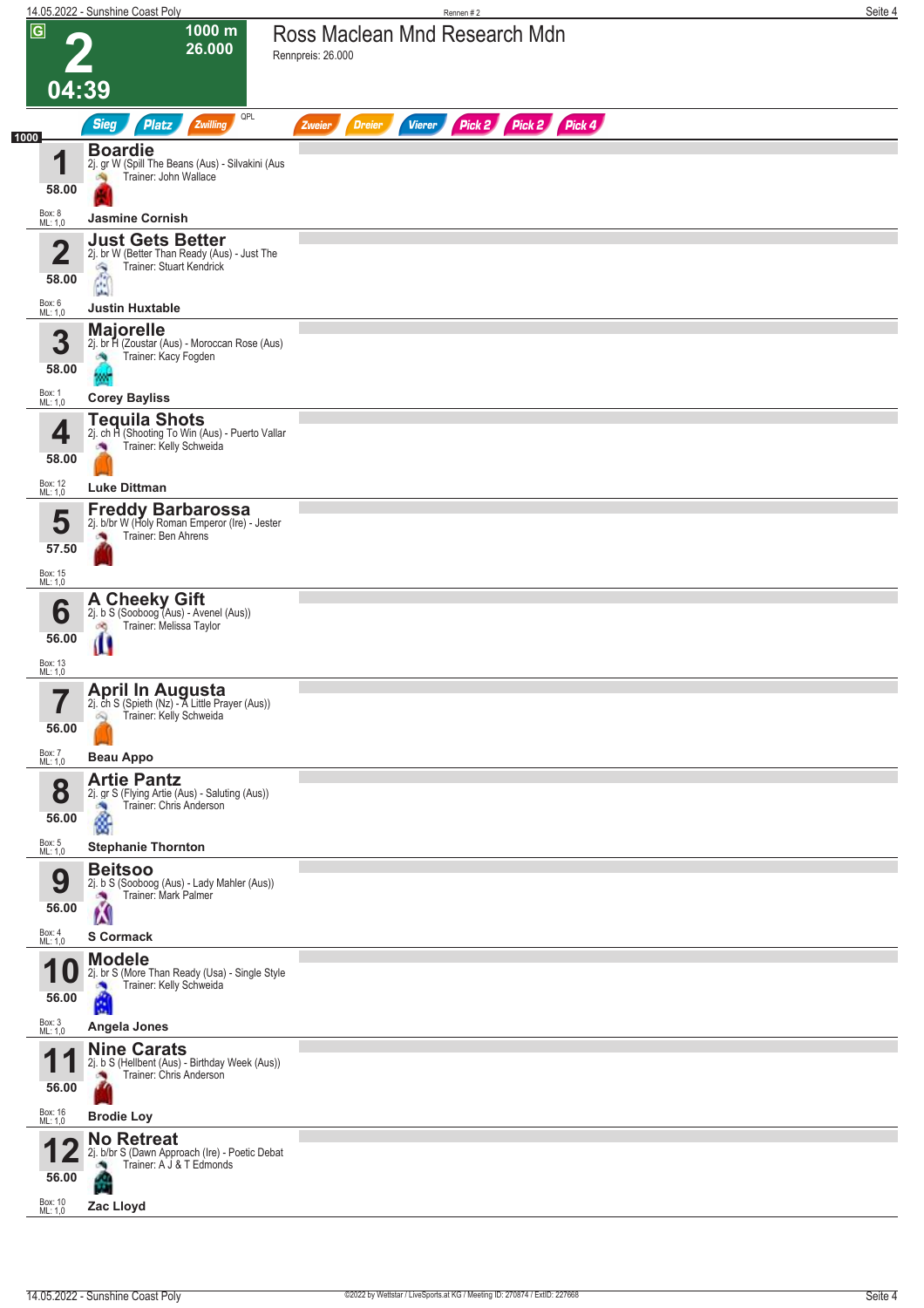|                             | 14.05.2022 - Sunshine Coast Poly                                                                                                   |                                                    | Rennen #2               | Seite 5 |
|-----------------------------|------------------------------------------------------------------------------------------------------------------------------------|----------------------------------------------------|-------------------------|---------|
| $\overline{G}$<br>04:39     | 1000 m<br>26.000                                                                                                                   | Ross Maclean Mnd Research Mdn<br>Rennpreis: 26.000 |                         |         |
|                             |                                                                                                                                    |                                                    |                         |         |
|                             | QPL<br><b>Sieg</b><br>Zwilling<br>Platz                                                                                            | <b>Dreier</b><br><b>Vierer</b><br>Zweier           | Pick 2 Pick 4<br>Pick 2 |         |
| 3 <sup>°</sup><br>56.00     | One 'N' Only<br>2j. gr S (Deep Field (Aus) - Silver Fern (Nz))<br>Trainer: Mario Caltabiano                                        |                                                    |                         |         |
| Box: 2<br>ML: 1,0           | <b>Michael Hellyer</b>                                                                                                             |                                                    |                         |         |
| 56.00                       | <b>Queen's Secret</b><br>2j. b/br S (Spill The Beans (Aus) - Queen Com<br>Trainer: Stuart Kendrick<br>زدار<br>$\mathbf{F}$<br>aka. |                                                    |                         |         |
| Box: 14<br>ML: 1,0          | <b>Ryan Wiggins</b>                                                                                                                |                                                    |                         |         |
| 55.50<br>Box: 11<br>ML: 1,0 | Jain<br>2j. br S (Drumbeats (Aus) - Sammi Jain (Aus))<br>Trainer: Lawrie Mayfield-Smith                                            |                                                    |                         |         |
|                             | <b>War Too All</b>                                                                                                                 |                                                    |                         |         |
| $\bullet$<br>55.50          | 2j. br S (All Too Hard (Aus) - Warsaw Pact (Au<br>Trainer: Stuart Kendrick                                                         |                                                    |                         |         |
| Box: 9<br>ML: 1,0           |                                                                                                                                    |                                                    |                         |         |
| Ergebnis:                   | Quoten:                                                                                                                            |                                                    |                         |         |
|                             |                                                                                                                                    |                                                    |                         |         |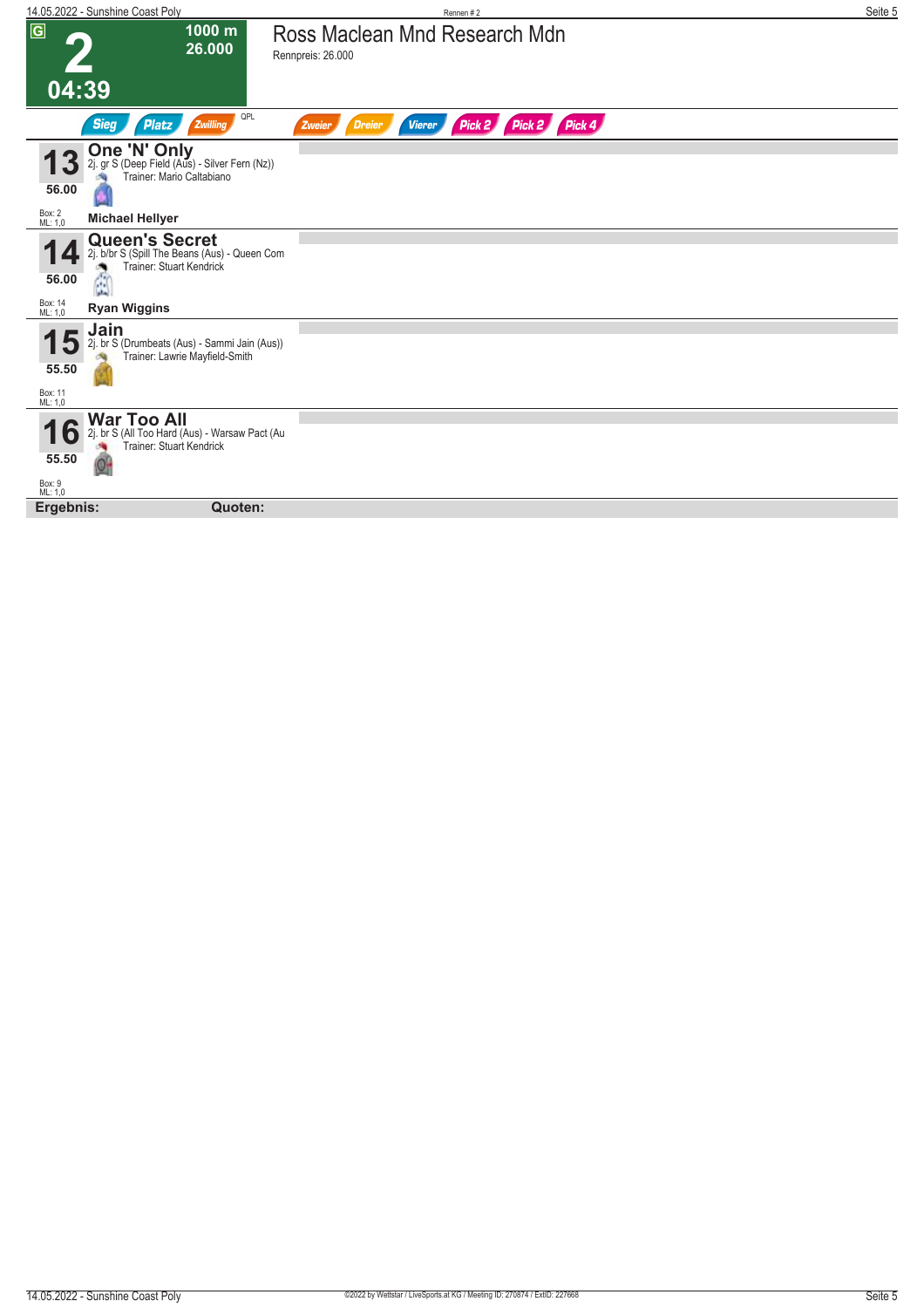|                                                           | 14.05.2022 - Sunshine Coast Poly                                                                                                                                                | Rennen#3                                                         | Seite 6 |
|-----------------------------------------------------------|---------------------------------------------------------------------------------------------------------------------------------------------------------------------------------|------------------------------------------------------------------|---------|
| $\overline{G}$<br>05:14                                   | 1100 m<br>24.000                                                                                                                                                                | <b>Haulmark Trailers Hcp</b><br>Rennpreis: 24.000                |         |
|                                                           | QPL<br><b>Sieg</b><br>Platz<br>Zwilling                                                                                                                                         | Pick 2 Pick 2 Pick 4<br><b>Vierer</b><br><b>Dreier</b><br>Zweier |         |
| 1100<br>1<br>58.50<br>Box: 1<br>ML: 1,0                   | <b>Inordinate Opinion</b><br>3j. br W (Pride Of Dubai (Aus) - Paris Motion (<br>Trainer: Andrew Williamson<br><b>Luke Dittman</b>                                               |                                                                  |         |
| $\overline{\mathbf{2}}$<br>57.00                          | <b>Iring</b><br>3j. ch W (Choisir (Aus) - Jest Envy Her (Aus))<br>Trainer: Allan Chau<br>啕                                                                                      |                                                                  |         |
| Box: 8<br>ML: 1,0<br>3<br>56.50                           | <b>S</b> Cormack<br>Unlikelyoccurrence<br>4j. br/bl S (Ferlax (Nz) - Sister Phenomenon (A<br><b>Trainer: Damien Batters</b><br>$\mathbf{Q}$                                     |                                                                  |         |
| Box: 10<br>ML: 1,0                                        | <b>Ryan Wiggins</b>                                                                                                                                                             |                                                                  |         |
| 4<br>56.00                                                | Lady Tulessa<br>4j. b S (Hidden Dragon (Aus) - Mountain Of Lo<br>Trainer: Kelly Schweida                                                                                        |                                                                  |         |
| Box: 9<br>ML: 1,0<br>5<br>55.50                           | Angela Jones<br><b>Senshi Spirit</b><br>4j. gr S (The Factor (Usa) - Zembu (Aus))<br>Trainer: Stephen Lee<br><b>COL</b><br>N                                                    |                                                                  |         |
| Box: 11<br>ML: 1,0<br>6<br>55.00                          | T See<br><b>Beach Lap</b><br>3j. ch S (Not A Single Doubt (Aus) - Tyche (Au<br>Trainer: David Joice<br>2                                                                        |                                                                  |         |
| Box: 2<br>ML: 1,0<br>7<br>П<br>54.50<br>Box: 7<br>ML: 1,0 | <b>Michael Hellyer</b><br><b>Blinding Light</b><br>3j. ch S (Sebring (Aus) - Solar Cry (Aus))<br>Trainer: M T Eggleston<br>×<br>$\left( \color{blue}\star \right)$<br>Zac Lloyd |                                                                  |         |
| 8<br>54.50<br>Box: 6<br>ML: 1,0                           | Lucap<br>6j. b W (Poet's Voice (Gb) - Perri Lou (Aus))<br>Trainer: Andrew Pilling<br>Ш<br><b>M Shimodaira</b>                                                                   |                                                                  |         |
| 9<br>54.00                                                | <b>Bonnie Ev</b><br>5j. b S (Bon Hoffa (Aus) - Juste Heaven Sent (<br>Trainer: Scott Morrisey<br>Ą<br>é                                                                         |                                                                  |         |
| Box: 3<br>ML: 1,0<br>54.00                                | <b>Georgina Cartwright</b><br><b>Hedonie</b><br>4j. bl S (Love Conquers All (Aus) - Agape (Aus<br>Trainer: Angela Plumb<br>ு                                                    |                                                                  |         |
| Box: 4<br>ML: 1,0<br>И<br>54.00                           | <b>Sheriden Tomlinson</b><br><b>Togz</b><br>4j. b S (Jet Spur (Aus) - Silvakini (Aus))<br>Trainer: John Wallace                                                                 |                                                                  |         |
| Box: 5<br>ML: 1,0<br>Ergebnis:                            | Quoten:                                                                                                                                                                         |                                                                  |         |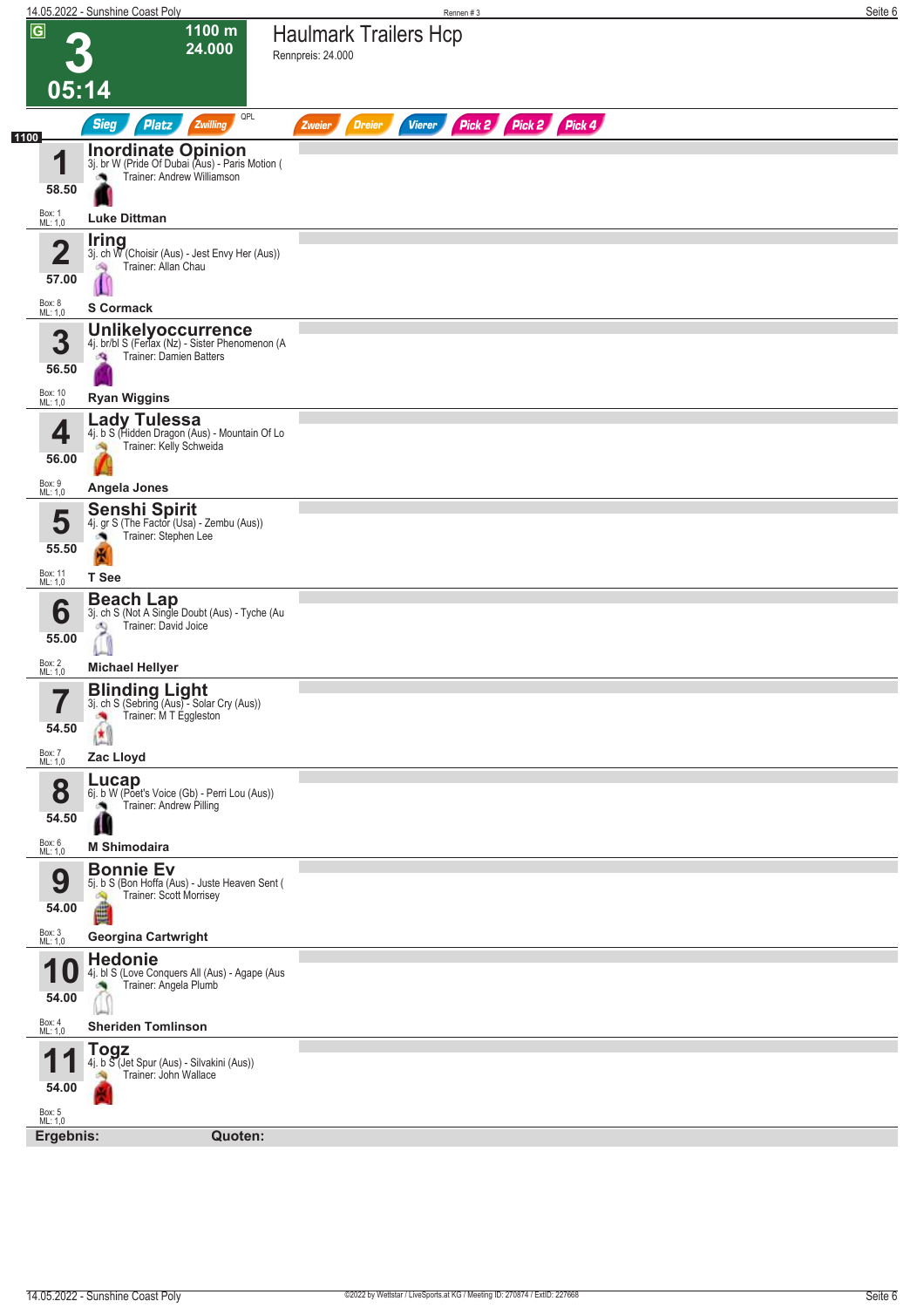|                                  | 14.05.2022 - Sunshine Coast Poly                                                                                            | Rennen#4                                                               | Seite 7 |
|----------------------------------|-----------------------------------------------------------------------------------------------------------------------------|------------------------------------------------------------------------|---------|
| $\overline{G}$<br>05:49          | 1100 m<br>30.000                                                                                                            | Honouring W & E Morgan Hcp<br>Rennpreis: 30.000                        |         |
|                                  | QPL<br><b>Sieg</b><br><b>Platz</b><br>Zwilling                                                                              | Pick 2<br>Pick 2<br>Pick 4<br><b>Vierer</b><br><b>Dreier</b><br>Zweier |         |
| 1100<br>1<br>59.50               | <b>Maximum Output</b> 3j. b W (All Too Hard (Aus) - Max It Out (Aus))<br>Trainer: Stuart Kendrick<br>â                      |                                                                        |         |
| Box: 9<br>ML: 1,0                | <b>Ryan Wiggins</b>                                                                                                         |                                                                        |         |
| $\overline{\mathbf{2}}$<br>58.00 | Bruja<br>3j. br W (Dream Ahead (Usa) - Distraught (Aus<br>Trainer: S Strazzieri                                             |                                                                        |         |
| Box: 2<br>ML: 1,0                | <b>Alannah Fancourt</b>                                                                                                     |                                                                        |         |
| 3<br>55.50<br>Box: 7<br>ML: 1,0  | <b>Hard Reyva</b><br>3j. b W (All Too Hard (Aus) - Zareyva (Aus))<br><b>Trainer: Stuart Kendrick</b><br>o n<br>Angela Jones |                                                                        |         |
|                                  | <b>He's All Mingo</b>                                                                                                       |                                                                        |         |
| 4<br>55.50                       | 3j. b W (Love Conquers All (Aus) - Mingo Ros<br>Trainer: Gary Duncan<br>Q                                                   |                                                                        |         |
| Box: 5<br>ML: 1,0                | <b>Adam Sewell</b>                                                                                                          |                                                                        |         |
| 54.50<br>Box: 1<br>ML: 1,0       | <b>Ready For Anything</b><br>3j. b W (Better Than Ready (Aus) - Ghoom (A<br>Trainer: Matthew Dunn<br>闷<br><b>Brodie Loy</b> |                                                                        |         |
| 6<br>54.00                       | <b>Duchess Rothesay</b><br>3j. b S (Rothesay (Aus) - Treatmelikealady (Au<br>Trainer: Robert Heathcote                      |                                                                        |         |
| Box: 3<br>ML: 1,0                | <b>Michael Hellyer</b>                                                                                                      |                                                                        |         |
| ب کا<br>54.00                    | <b>Ready For Better</b><br>3j. br S (Better Than Ready (Aus) - Vis A Terg<br>Trainer: Chris Anderson<br>询<br>۸              |                                                                        |         |
| Box: 4<br>ML: 1,0                | <b>Stephanie Thornton</b>                                                                                                   |                                                                        |         |
| 8<br>54.00<br>Box: 6<br>ML: 1,0  | Weneiri<br>3j. ch W (Rothesay (Aus) - Castles Of Ann (Au<br>Trainer: A J & T Edmonds<br>Ш<br>Zac Lloyd                      |                                                                        |         |
|                                  | <b>That's A Miracle</b>                                                                                                     |                                                                        |         |
| 9<br>54.00                       | 3j. b W (Falvelon (Aus) - Dont Call Me Crazy (<br>Trainer: Pat Duff<br>淘                                                    |                                                                        |         |
| Box: 8<br>ML: 1,0                | <b>Wendy Peel</b>                                                                                                           |                                                                        |         |
| Ergebnis:                        | Quoten:                                                                                                                     |                                                                        |         |
|                                  |                                                                                                                             |                                                                        |         |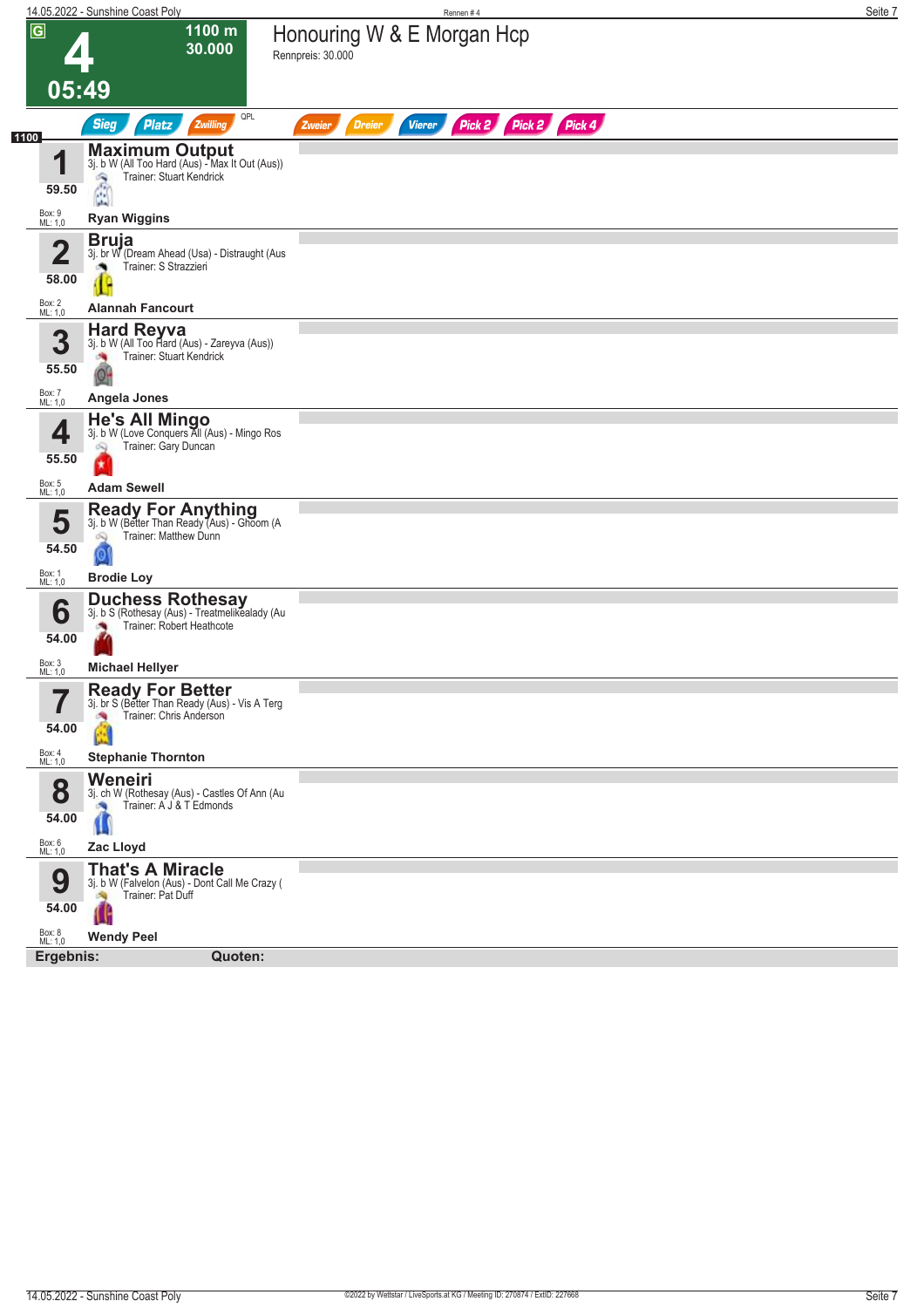|                                  | 14.05.2022 - Sunshine Coast Poly                                                                                        |                                 |                                | Rennen#5             |  |  | Seite 8 |
|----------------------------------|-------------------------------------------------------------------------------------------------------------------------|---------------------------------|--------------------------------|----------------------|--|--|---------|
| $\overline{G}$                   | 1400 m<br>24.000<br>06:24                                                                                               | 4Front Hcp<br>Rennpreis: 24.000 |                                |                      |  |  |         |
|                                  | QPL<br><b>Sieg</b><br><b>Platz</b><br>Zwilling                                                                          | Zweier                          | <b>Vierer</b><br><b>Dreier</b> | Pick 2 Pick 2 Pick 4 |  |  |         |
| 1400<br>4<br>60.50               | <b>Bengal Bandit</b><br>4j. br W (Brazen Beau (Aus) - Li'l Miss Hayley<br>Trainer: Lauren Abbott                        |                                 |                                |                      |  |  |         |
| Box: 9<br>ML: 1,0                | Zac Lloyd                                                                                                               |                                 |                                |                      |  |  |         |
| $\overline{\mathbf{2}}$<br>58.00 | <b>Two Smokin Barrels</b><br>5j. b W (Declaration Of War (Usa) - Too Few (<br>Trainer: Ben Ahrens                       |                                 |                                |                      |  |  |         |
| Box: 3<br>ML: 1,0                | <b>Ryan Wiggins</b>                                                                                                     |                                 |                                |                      |  |  |         |
| 3<br>55.50                       | <b>Chevy Nova</b><br>5j. ch W (Deep Field (Aus) - Nova Star (Aus))<br>Trainer: L D Kelly<br>OS)                         |                                 |                                |                      |  |  |         |
| Box: 4<br>ML: 1,0                | T See                                                                                                                   |                                 |                                |                      |  |  |         |
| 4<br>55.00                       | <b>Angels Share</b><br>4j. b S (Domesday (Aus) - Carbost (Aus))<br>Trainer: Kevin Kemp<br>Q                             |                                 |                                |                      |  |  |         |
| Box: 2<br>ML: 1,0                | Kenji Yoshida                                                                                                           |                                 |                                |                      |  |  |         |
| 5<br>55.00                       | <b>Nishikori</b><br>4j. br W (Real Impact (Jpn) - Jessolaura (Aus))<br>Trainer: Matthew Dunn<br>$\Lambda$               |                                 |                                |                      |  |  |         |
| Box: 1<br>ML: 1,0                | <b>Brodie Loy</b>                                                                                                       |                                 |                                |                      |  |  |         |
| 6<br>54.00                       | <b>Fast Thinker</b><br>5j. b W (So You Think (Nz) - Up And Up (Aus))<br>Trainer: L D Kelly<br>Q<br>Æ                    |                                 |                                |                      |  |  |         |
| Box: 7<br>ML: 1,0                | <b>S</b> Cormack                                                                                                        |                                 |                                |                      |  |  |         |
| 7<br>54.00                       | <b>Princess Sparkles</b><br>5j. b S (Rothesay (Aus) - Tayrhiana (Aus))<br>Trainer: Marcus Wilson                        |                                 |                                |                      |  |  |         |
| Box: 6<br>ML: 1,0                | <b>Michael Hellyer</b>                                                                                                  |                                 |                                |                      |  |  |         |
| 8<br>54.00                       | <b>San Pierre</b><br>6j. b W (Pierro (Aus) - Tempting (Aus))<br>Trainer: Angela Plumb<br>×<br><b>Sheriden Tomlinson</b> |                                 |                                |                      |  |  |         |
| Box: 8<br>ML: 1,0                | <b>Helsun</b>                                                                                                           |                                 |                                |                      |  |  |         |
| 9<br>54.00                       | 6j. ch W (Helmet (Aus) - Sundaze (Aus))<br>Trainer: D F Markey<br>≝                                                     |                                 |                                |                      |  |  |         |
| Box: 5<br>ML: 1,0                | <b>Jason Taylor</b>                                                                                                     |                                 |                                |                      |  |  |         |
| Ergebnis:                        | Quoten:                                                                                                                 |                                 |                                |                      |  |  |         |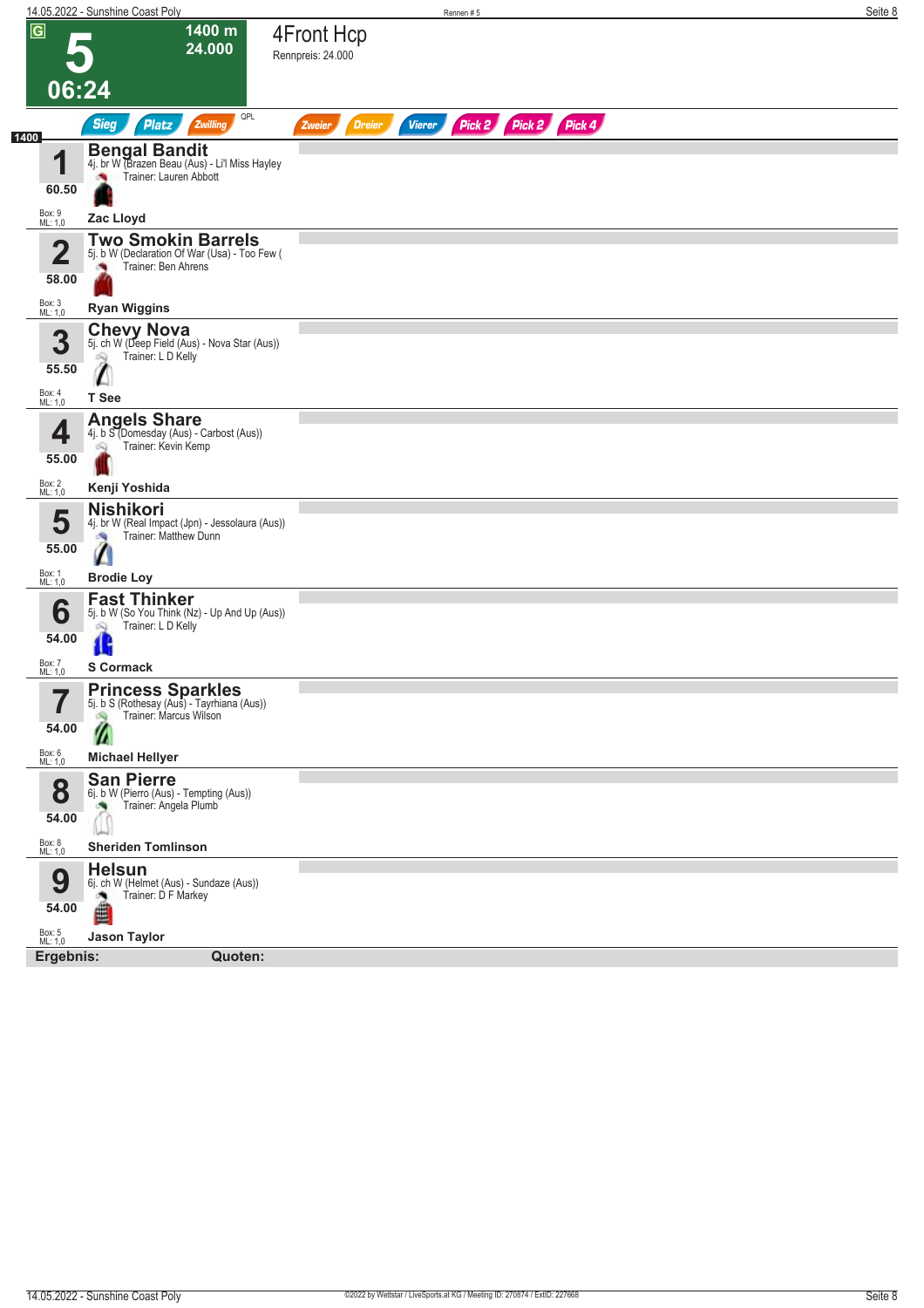| $\overline{G}$<br>1100 m<br><b>Business Insurance Group Hcp</b><br>24.000<br>Rennpreis: 24.000<br>06:59<br>QPL<br>Pick 2 Pick 2 Pick 3 Pick 4<br><b>Sieg</b><br><b>Platz</b><br>Zwilling<br><b>Vierer</b><br><b>Dreier</b><br>Zweier<br>1100<br><b>Freddie Fox Trot</b><br>1<br>7j. b W (Foxwedge (Aus) - Tamieka (Aus))<br>Trainer: L D Kelly<br>Q<br>61.50<br>Box: 3<br>ML: 1,0<br><b>Luke Dittman</b><br><b>Prometheus</b><br>4<br>8j. b W (Snitzel (Aus) - Lost For Words (Nz))<br>Trainer: Tony & Maddysen Sears<br>58.50<br>Box: 2<br>ML: 1,0<br><b>Bold Style</b><br>3<br>5j. b W (Whittington (Aus) - Showellen (Aus))<br>Trainer: Garnett Taylor<br>оQ<br>57.50<br>Box: 4<br>ML: 1,0<br><b>Ryan Wiggins</b><br><b>Muiron</b><br>4<br>5j. b/br W (Brazen Beau (Aus) - Veuvelicious (<br>Trainer: L D Kelly<br>55.50<br>Box: 6<br>ML: 1,0<br>T See<br><b>Desert Man</b><br>5<br>9j. b W (I Am Invincible (Aus) - Snippety Day (<br>Trainer: Kelly Schweida<br>54.50<br>Box: 9<br>ML: 1,0<br>Angela Jones<br><b>Beau Ideal</b><br>6<br>7j. b/br W (Exceed And Excel (Aus) - Lay Time<br>Trainer: Barry Lockwood<br>óÑ,<br>54.00<br>Box: 5<br>ML: 1,0<br><b>Georgina Cartwright</b><br><b>Brazen Gem</b><br>7<br>5j. b/br S (Brazen Beau (Aus) - Fifty Eight Fac<br>Trainer: Annabel Neasham<br>54.00 | 14.05.2022 - Sunshine Coast Poly | Rennen#6 |  | Seite 9 |
|------------------------------------------------------------------------------------------------------------------------------------------------------------------------------------------------------------------------------------------------------------------------------------------------------------------------------------------------------------------------------------------------------------------------------------------------------------------------------------------------------------------------------------------------------------------------------------------------------------------------------------------------------------------------------------------------------------------------------------------------------------------------------------------------------------------------------------------------------------------------------------------------------------------------------------------------------------------------------------------------------------------------------------------------------------------------------------------------------------------------------------------------------------------------------------------------------------------------------------------------------------------------------------------------------------|----------------------------------|----------|--|---------|
|                                                                                                                                                                                                                                                                                                                                                                                                                                                                                                                                                                                                                                                                                                                                                                                                                                                                                                                                                                                                                                                                                                                                                                                                                                                                                                            |                                  |          |  |         |
|                                                                                                                                                                                                                                                                                                                                                                                                                                                                                                                                                                                                                                                                                                                                                                                                                                                                                                                                                                                                                                                                                                                                                                                                                                                                                                            |                                  |          |  |         |
|                                                                                                                                                                                                                                                                                                                                                                                                                                                                                                                                                                                                                                                                                                                                                                                                                                                                                                                                                                                                                                                                                                                                                                                                                                                                                                            |                                  |          |  |         |
|                                                                                                                                                                                                                                                                                                                                                                                                                                                                                                                                                                                                                                                                                                                                                                                                                                                                                                                                                                                                                                                                                                                                                                                                                                                                                                            |                                  |          |  |         |
|                                                                                                                                                                                                                                                                                                                                                                                                                                                                                                                                                                                                                                                                                                                                                                                                                                                                                                                                                                                                                                                                                                                                                                                                                                                                                                            |                                  |          |  |         |
|                                                                                                                                                                                                                                                                                                                                                                                                                                                                                                                                                                                                                                                                                                                                                                                                                                                                                                                                                                                                                                                                                                                                                                                                                                                                                                            |                                  |          |  |         |
|                                                                                                                                                                                                                                                                                                                                                                                                                                                                                                                                                                                                                                                                                                                                                                                                                                                                                                                                                                                                                                                                                                                                                                                                                                                                                                            |                                  |          |  |         |
|                                                                                                                                                                                                                                                                                                                                                                                                                                                                                                                                                                                                                                                                                                                                                                                                                                                                                                                                                                                                                                                                                                                                                                                                                                                                                                            |                                  |          |  |         |
|                                                                                                                                                                                                                                                                                                                                                                                                                                                                                                                                                                                                                                                                                                                                                                                                                                                                                                                                                                                                                                                                                                                                                                                                                                                                                                            |                                  |          |  |         |
|                                                                                                                                                                                                                                                                                                                                                                                                                                                                                                                                                                                                                                                                                                                                                                                                                                                                                                                                                                                                                                                                                                                                                                                                                                                                                                            |                                  |          |  |         |
|                                                                                                                                                                                                                                                                                                                                                                                                                                                                                                                                                                                                                                                                                                                                                                                                                                                                                                                                                                                                                                                                                                                                                                                                                                                                                                            |                                  |          |  |         |
|                                                                                                                                                                                                                                                                                                                                                                                                                                                                                                                                                                                                                                                                                                                                                                                                                                                                                                                                                                                                                                                                                                                                                                                                                                                                                                            |                                  |          |  |         |
|                                                                                                                                                                                                                                                                                                                                                                                                                                                                                                                                                                                                                                                                                                                                                                                                                                                                                                                                                                                                                                                                                                                                                                                                                                                                                                            |                                  |          |  |         |
| Box: 1<br>ML: 1,0<br>Zac Lloyd<br><b>Westlink</b><br>8<br>7j. b W (Casino Prince (Aus) - Comedy Expres<br>Trainer: Darren Hyde<br>54.00                                                                                                                                                                                                                                                                                                                                                                                                                                                                                                                                                                                                                                                                                                                                                                                                                                                                                                                                                                                                                                                                                                                                                                    |                                  |          |  |         |
| Box: 7<br>ML: 1,0<br>See It Thru<br>9<br>7j. ch W (All Too Hard (Aus) - Mid Summer Mu<br>Trainer: Stephen Lee<br>54.00<br>N                                                                                                                                                                                                                                                                                                                                                                                                                                                                                                                                                                                                                                                                                                                                                                                                                                                                                                                                                                                                                                                                                                                                                                                |                                  |          |  |         |
| Box: 8<br>ML: 1,0<br><b>Michael Hellyer</b><br>Ergebnis:<br>Quoten:                                                                                                                                                                                                                                                                                                                                                                                                                                                                                                                                                                                                                                                                                                                                                                                                                                                                                                                                                                                                                                                                                                                                                                                                                                        |                                  |          |  |         |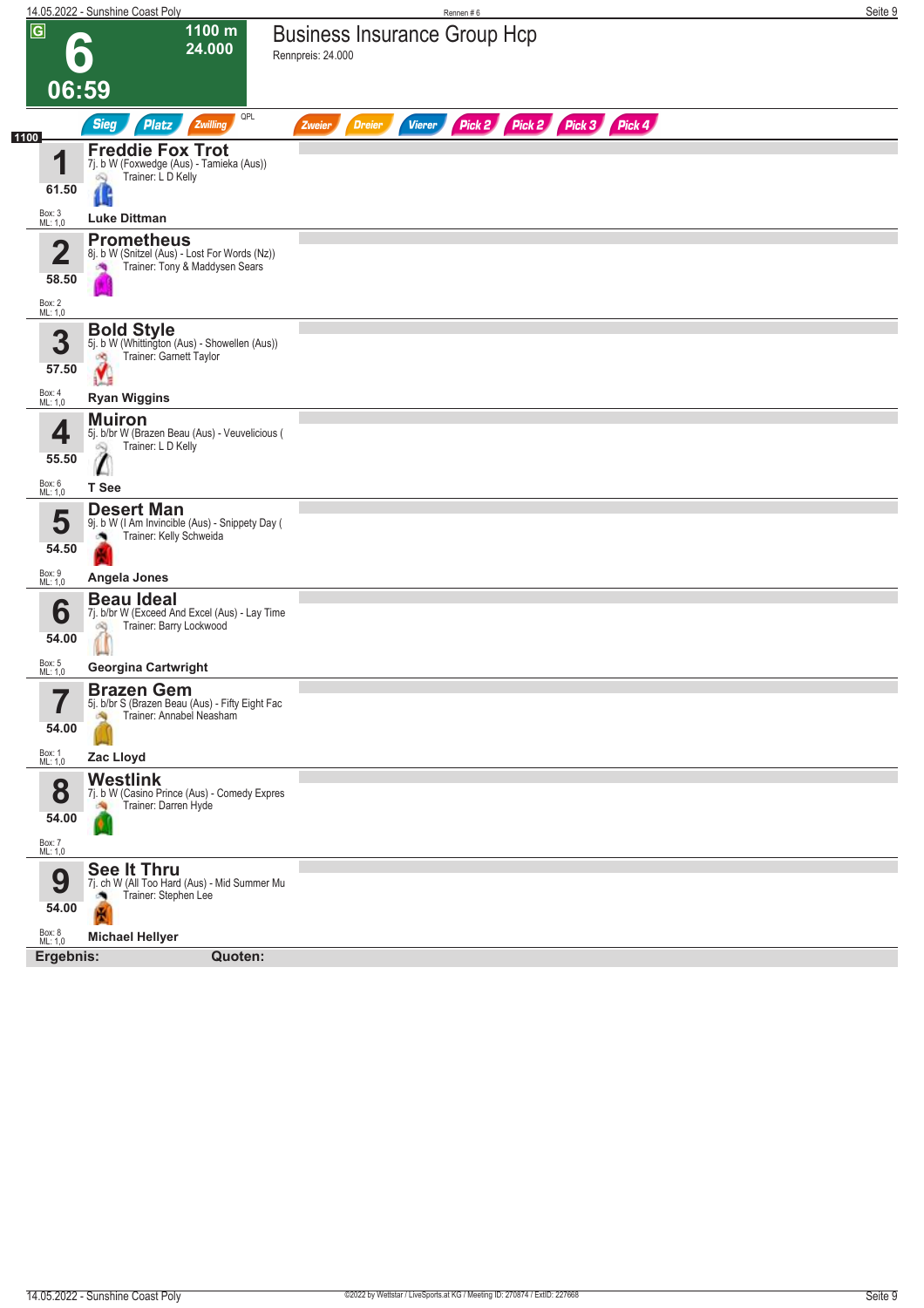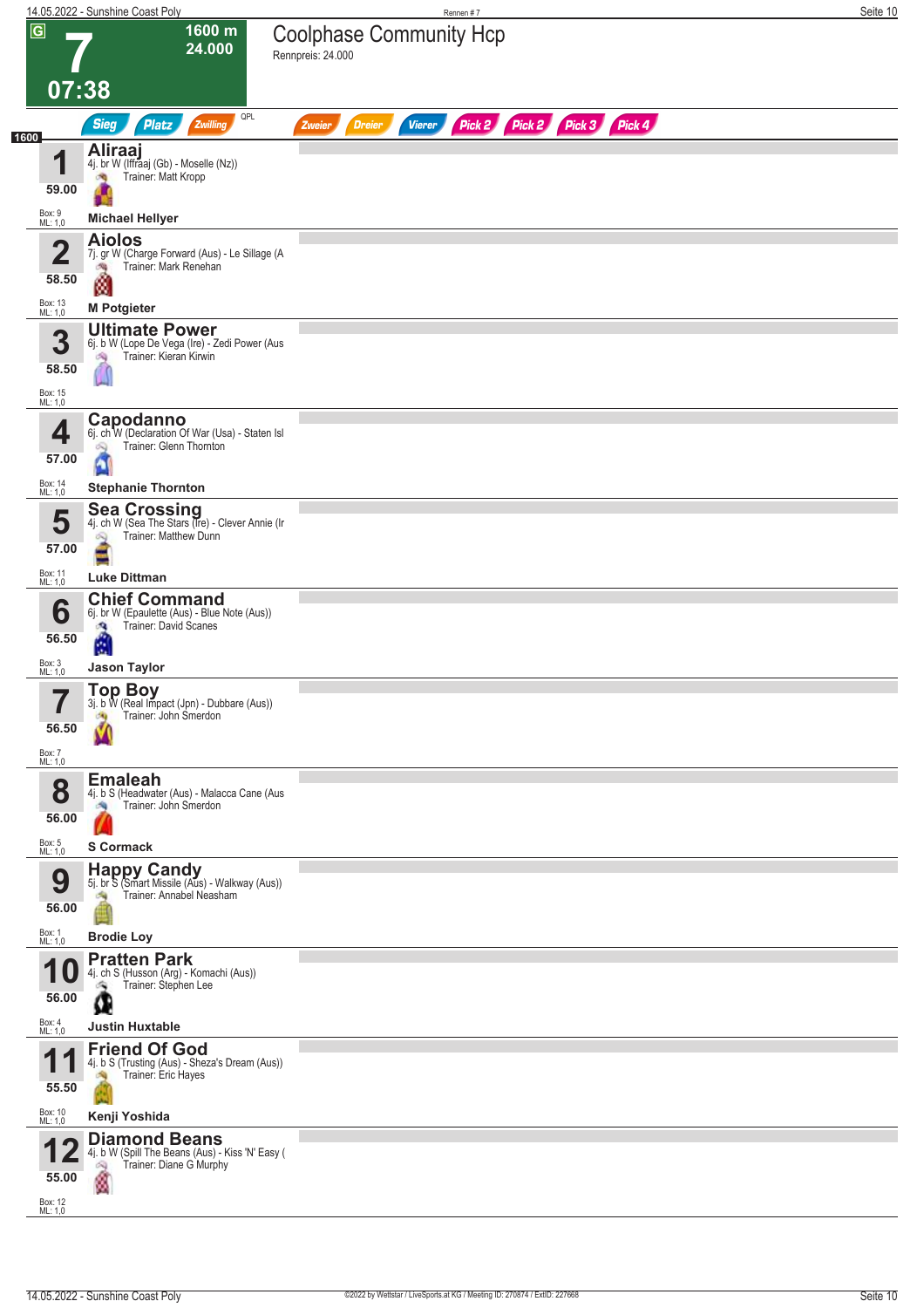| 14.05.2022 - Sunshine Coast Poly                                                                                                    | Rennen#7                                                                   | Seite 11 |
|-------------------------------------------------------------------------------------------------------------------------------------|----------------------------------------------------------------------------|----------|
| $\overline{G}$<br>1600 m<br>24.000<br>07:38                                                                                         | <b>Coolphase Community Hcp</b><br>Rennpreis: 24.000                        |          |
| QPL<br><b>Sieg</b><br>Zwilling<br>Platz                                                                                             | Pick 2 Pick 3 Pick 4<br>Pick 2<br><b>Dreier</b><br><b>Vierer</b><br>Zweier |          |
| Kercharmer<br>4j. br/bl S (Kermadec (Nz) - Previous (Aus))<br>Trainer: Marcus Wilson<br>54.00<br>Box: 8<br>ML: 1,0<br>Zac Lloyd     |                                                                            |          |
|                                                                                                                                     |                                                                            |          |
| <b>Nopain</b><br>3j. b W (Astern (Aus) - Anna Lizzie (Aus))<br>Trainer: L D Kelly<br>54.00<br>T See                                 |                                                                            |          |
| Box: 6<br>ML: 1,0                                                                                                                   |                                                                            |          |
| <b>Bartalumba</b><br>15<br>5j. ch W (Sammy Sequalo (Aus) - Montesanto<br>Trainer: Diane G Murphy<br>ø<br>54.00<br>Box: 2<br>ML: 1,0 |                                                                            |          |
| Ergebnis:<br>Quoten:                                                                                                                |                                                                            |          |
|                                                                                                                                     |                                                                            |          |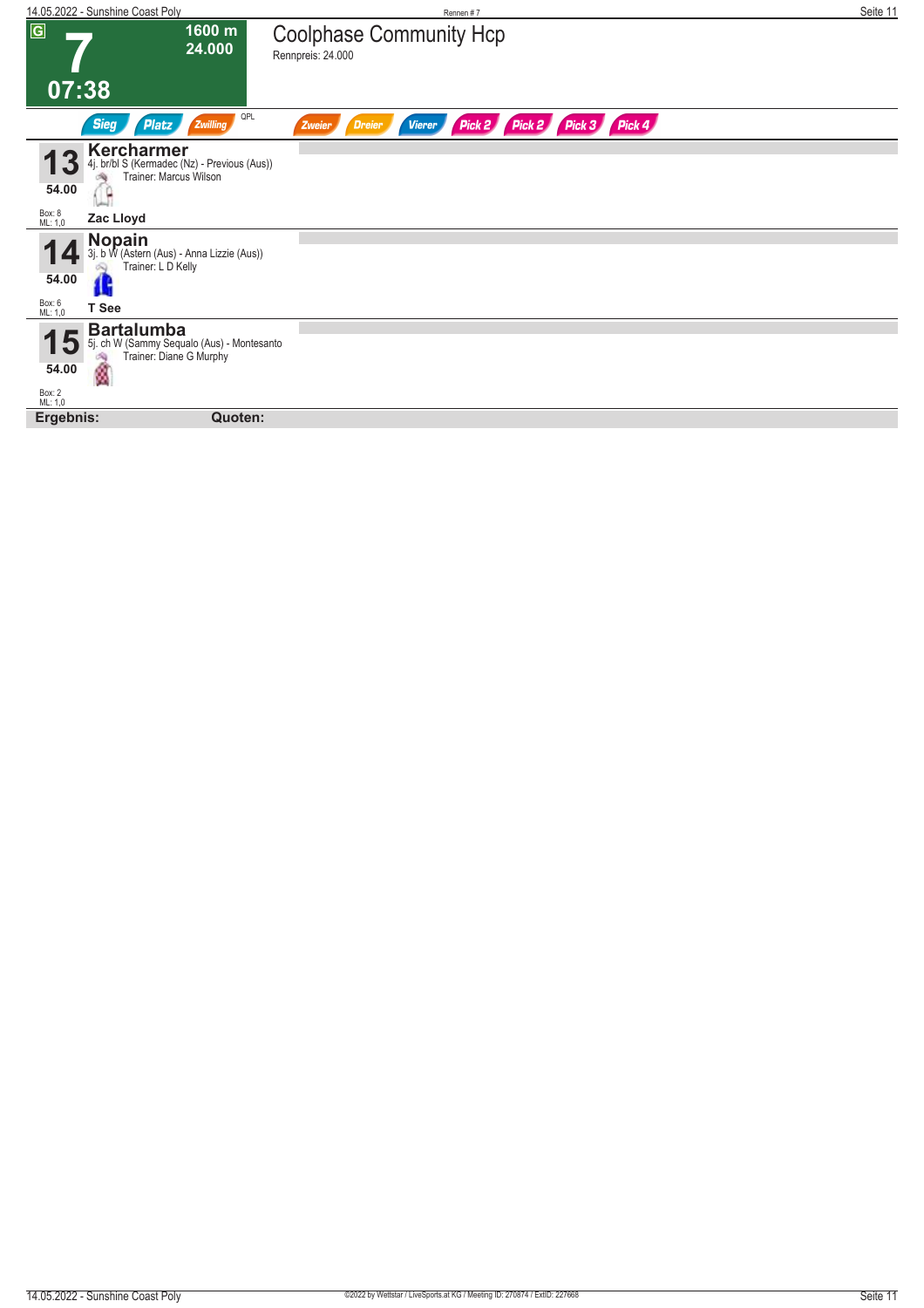|                                                        | 14.05.2022 - Sunshine Coast Poly                                                                                                       | Rennen#8                                                         | Seite 12 |
|--------------------------------------------------------|----------------------------------------------------------------------------------------------------------------------------------------|------------------------------------------------------------------|----------|
| $\overline{G}$                                         | 1400 m<br>24.000<br>08:19                                                                                                              | <b>Lucky Star Tavern Plate</b><br>Rennpreis: 24.000              |          |
|                                                        | QPL<br><b>Sieg</b><br><b>Platz</b><br>Zwilling                                                                                         | Pick 2 Pick 3 Pick 4<br><b>Dreier</b><br><b>Vierer</b><br>Zweier |          |
| 1400<br>И<br>59.00<br>Box: 8<br>ML: 1,0                | <b>First Son</b><br>4j. br W (Bold Attraction (Aus) - Miss Chinchill<br>Trainer: Garnett Taylor<br>đÒ,<br><b>Ryan Wiggins</b>          |                                                                  |          |
| $\mathbf 2$<br>59.00                                   | <b>Game Set Match</b><br>7j. b W (Swiss Ace (Aus) - Tamara (Aus))<br>Trainer: Tracy Timbery<br>G                                       |                                                                  |          |
| Box: 12<br>ML: 1,0<br>3<br>59.00                       | <b>Chris Taylor</b><br>Heimberg<br>6j. b W (Rip Van Winkle (Ire) - Parfore (Nz))<br>Trainer: D A Mccolm                                |                                                                  |          |
| Box: 11<br>ML: 1,0<br>4<br>59.00<br>Box: 10<br>ML: 1,0 | <b>Luke Dittman</b><br>Am A Hit<br>5j. b W (I Am Invincible (Aus) - Courtesan (Nz)<br>Trainer: Adam Campton<br>Q<br><b>Jordan Grob</b> |                                                                  |          |
| 5<br>59.00<br>Box: 2<br>ML: 1,0                        | <b>Loch Lomond</b><br>5j. br/bl W (Sacred Falls (Nz) - Dulcine'e (Nz))<br>Trainer: Kris Lees<br>- 1<br>$\cup$<br><b>Brodie Loy</b>     |                                                                  |          |
| 6<br>59.00<br>Box: 1<br>ML: 1,0                        | <b>Roman Heir</b><br>4j. br W (Holy Roman Emperor (Ire) - Gilded D<br>Trainer: Diane G Murphy<br>ó9<br>ø                               |                                                                  |          |
| 7<br>ı<br>58.50<br>Box: 15<br>ML: 1,0                  | Hard Reyva<br>3j. b.W (All Too Hard (Aus) - Zareyva (Aus))<br>Trainer: Stuart Kendrick                                                 |                                                                  |          |
| 8<br>58.50                                             | Lucky Exchange<br>3j. b W (Divine Prophet (Aus) - Bold Beginning<br>Trainer: Kelly Schweida<br>Ш                                       |                                                                  |          |
| Box: 3<br>ML: 1,0<br>9<br>57.50<br>Box: 7<br>ML: 1,0   | Angela Jones<br>Field Regiment<br>4j. b/br W (All Too Hard (Aus) - Bousquet (Aus<br>Trainer: Stephen Lee<br><b>Justin Huxtable</b>     |                                                                  |          |
| 57.50<br>Box: 5<br>ML: 1,0                             | <b>Heat</b><br>4j. b W (Smart Missile (Aus) - Agueda (Aus))<br>Trainer: Diane G Murphy<br>鸿<br>ø<br><b>M Powell</b>                    |                                                                  |          |
| И.<br>57.50<br>Box: 14<br>ML: 1,0                      | <b>Hello Handsome</b><br>4j. b W (Proisir (Aus) - Hey Pretty Katie (Aus))<br>Trainer: Maryann Brosnan<br>1                             |                                                                  |          |
| 57.50<br>Box: 9<br>ML: 1,0                             | <b>Lipeansass</b><br>5j. b W (Delago Deluxe (Aus) - Filemup (Aus))<br>Trainer: L D Kelly<br>T See                                      |                                                                  |          |